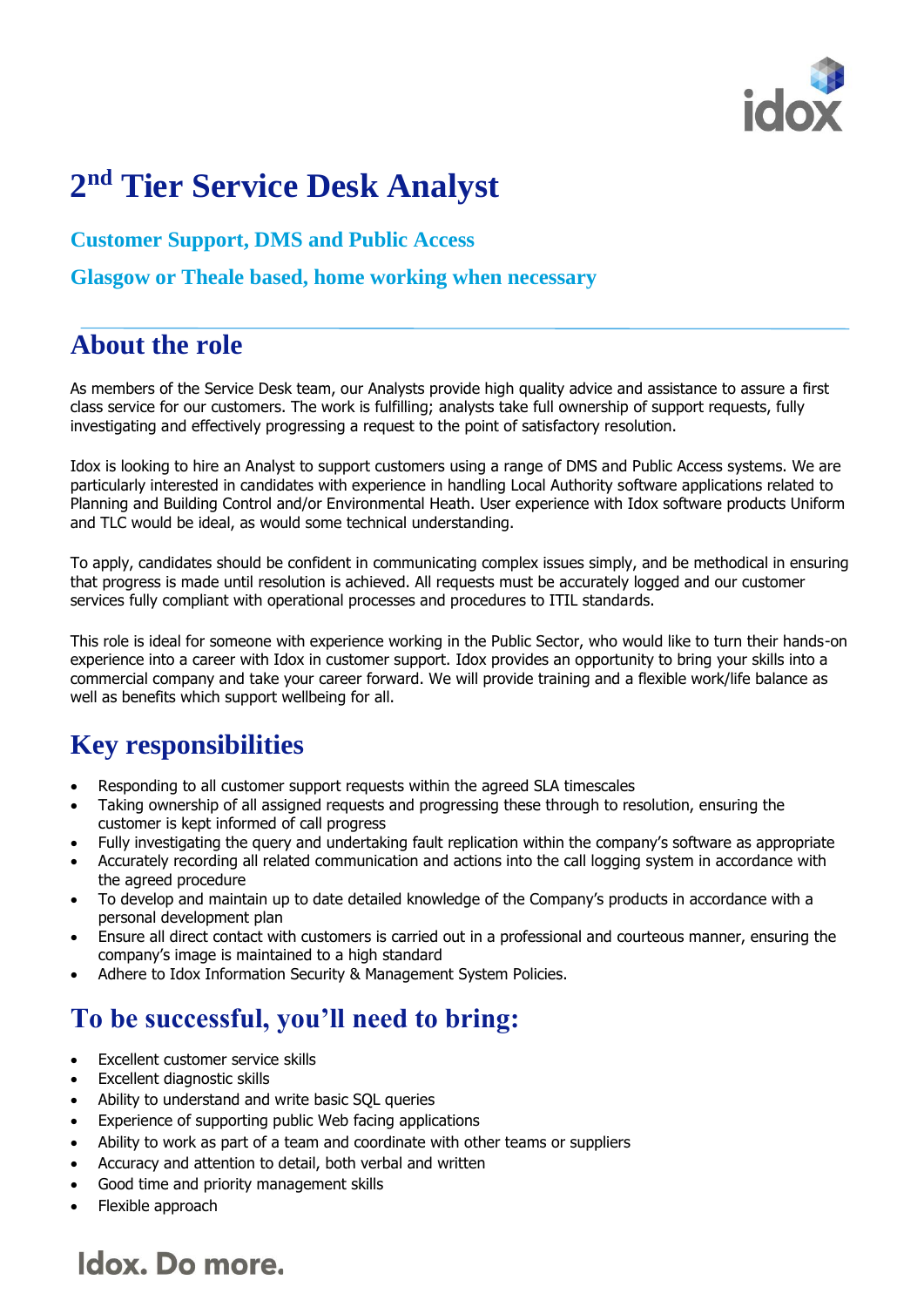- Strong software background, ideally in a service desk or service delivery arena
- The ability to understand new technologies and terminology quickly
- Ability to work to tight Service Level Agreements
- Confidence in dealing with challenging situations, and the ability to work under pressure.

#### **Additional desirable qualities:**

- Knowledge of the Idox suite of Products or other similar Public Sector Solutions
- Experience of SQL queries and database technologies, in particular MS SQL Server and Oracle
- Experience of Web Technologies such as Apache Web Server, IIS and JBOSS/WildFly
- Experience of using Geographical Information Systems (GIS) and working with spatial data
- Experience of using a Service/Help Desk management system
- Experience of working in an Application Support environment
- Experience of providing support via remote access technologies
- Experience of the ITIL Framework.

#### **About Idox**

Our specialist software solutions power the performance of government and industry, driving productivity and a better experience for everyone. Built around the user and designed in collaboration with experts who have worked through every detail of every process from end-to-end, our hardworking process engines deliver exceptional functionality and embed workflows that drive efficiency and best practice with a long-term focus for regulated environments.

Through the automation of tasks, the simplification of complex operations, finding scalability as operations evolve, and more effective management of information, we help our customers harness the power of Digital, so they can do more.

We employ around 500 staff in the UK and worldwide, including Europe, North America and Asia, so some travel to meet colleagues may be required.



#### **Our Culture**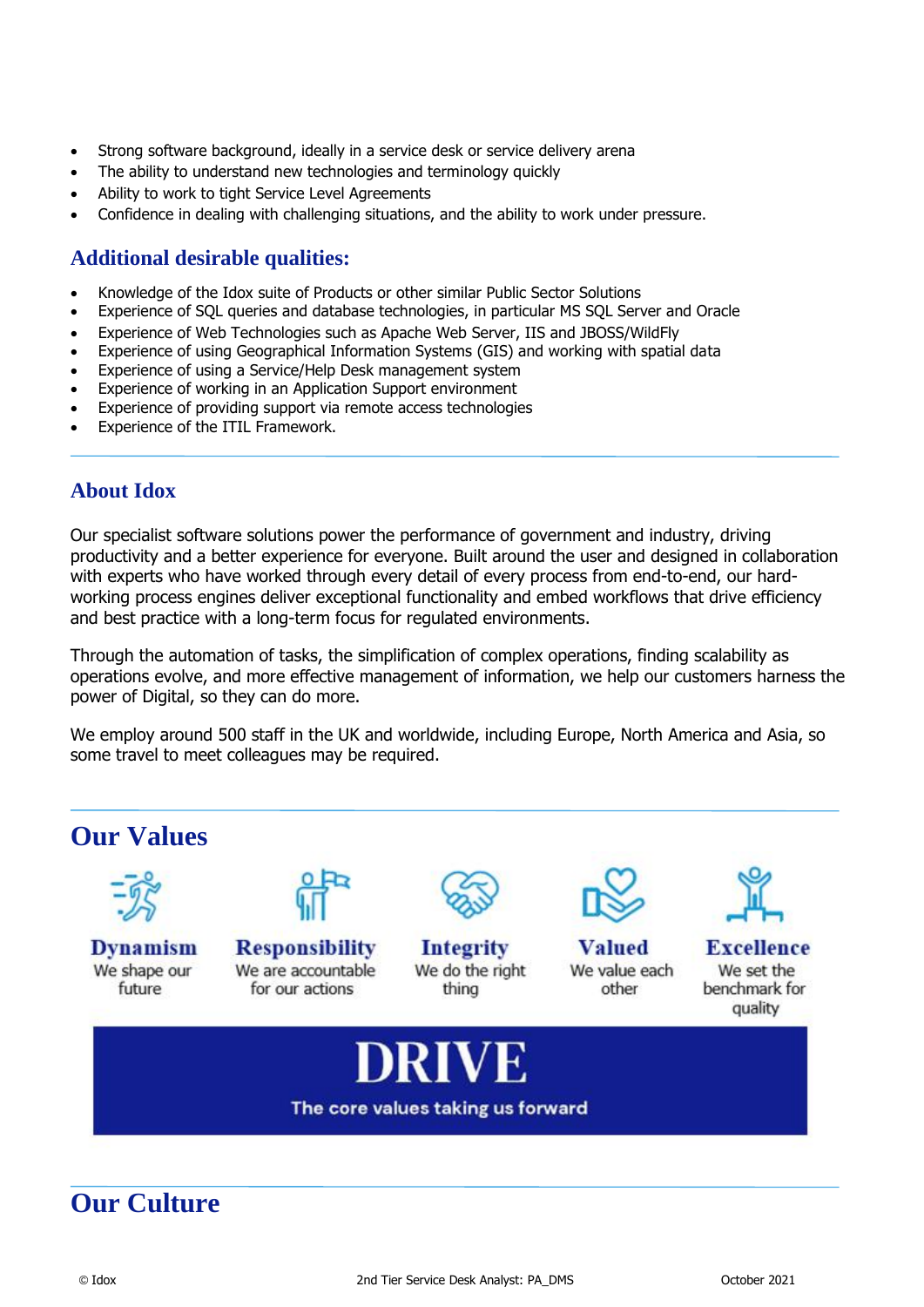We are ambitious in working together to promote a more inclusive environment, which attracts all candidates and signals our commitment to celebrate and promote diversity. Idox is a company where we can all be ourselves and succeed on merit, where we respect all our employees, customers and communities in which we live, work and are a part of.

We recruit and reward employees based on capability and performance – regardless of race, gender, sexual orientation, gender identity or expression, lifestyle, age, educational background, national origin, religion or physical ability. Each office location worldwide, is free to respond to local needs to create a culturally sensitive workplace for everyone. In doing so, we want every employee to feel our commitment to showing respect for all and encouraging open collaboration and communication.



We recognise that for individuals, the opportunity to work flexibly can enable them to achieve a better work-life balance along with a greater sense of responsibility, ownership and control of their working life. During the pandemic, all our employees successfully transitioned to remote working and we are open to conversations on work patterns to suit our employees needs such as change to working times; part time working; term time working; 9-day fortnight. We are proud to be a flexible employer enabling effective hybrid working for our employees.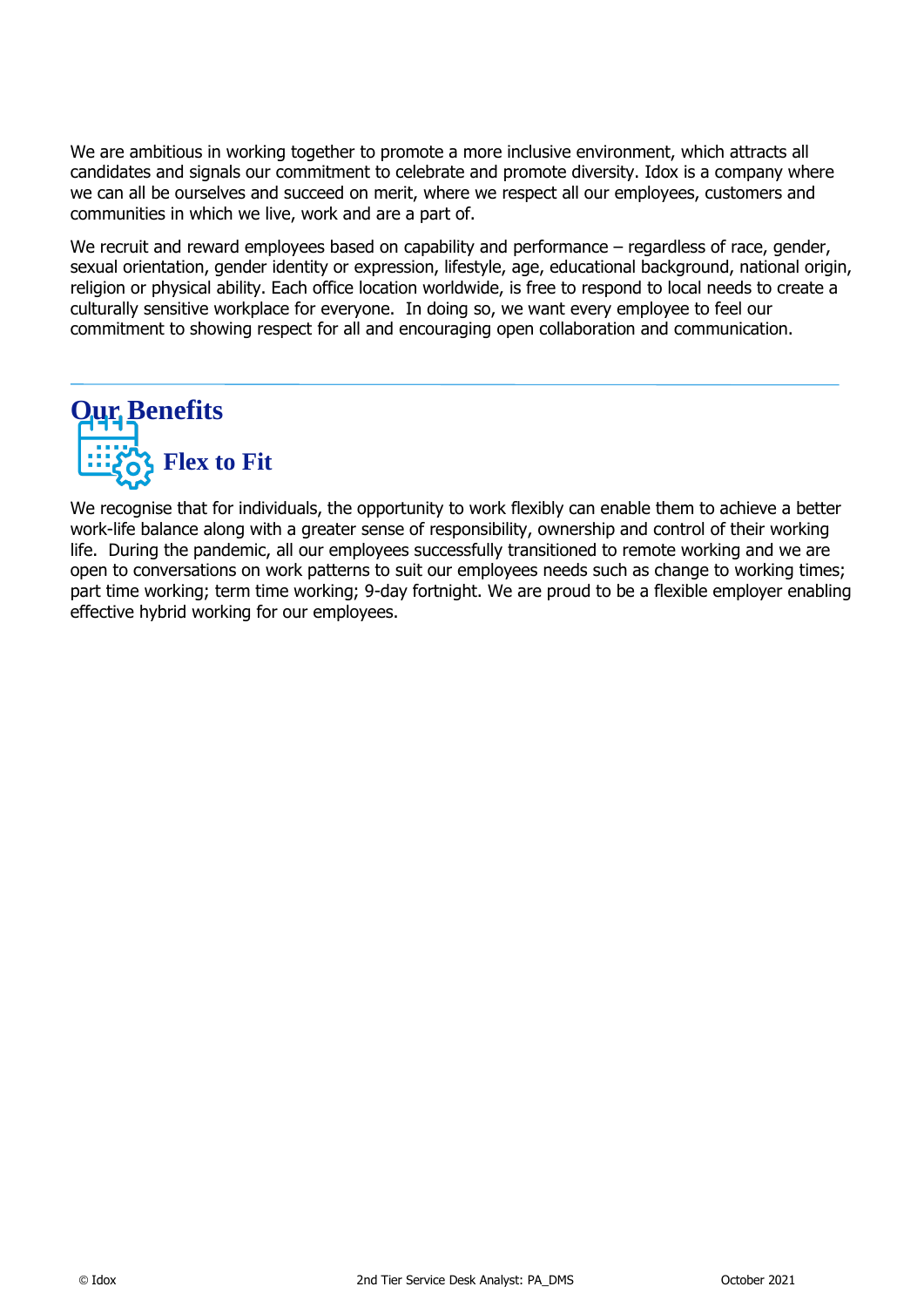

#### **Family Friendly**

We understand how important family is to our employee and provide support through difficult times such as bereavement as well as offering excellent pay and leave benefits for parents and carers welcoming a child.



#### **Be Heard**

You will have the chance to impact change within Idox by having your voice heard via our CEO live broadcasts; making suggestions to Idox Voice forum or sharing your ideas in our company newsletter, Inside Idox.



#### **Health & Wellbeing**

Our Workplace Wellbeing team provide support and resources on mental health and lifestyle. We also provide 24/7 confidential help via our employee assistance programme.

#### **Community**

You will have the opportunity to participate in community and social activities, as well as group wide fundraising ventures. We prioritise sustainability and ethical impact on our communities and we pledge to allow our employees to carry out volunteer work.



### Your Development

Our mentor scheme will help you to achieve personal and professional growth through learning from experienced colleagues and you will also have access to online and face to face learning modules including our Leadership Development Programme.



#### **Financial Security**

We offer full company sick pay plus income protection for long term illness and our life assurance cover is provided up to four times annual salary. Our Pension Scheme operates on a Salary Exchange Contribution Basis so you will receive relief from NI contributions.

You are also invited to join our Idox Xtra Share Scheme where every share bought will receive an extra one free from the company.

## **How to apply**

Please submit a CV, and a short cover letter (maximum 500 words - including salary expectation, and *current remuneration*) explaining why you feel you would be suited to this role to **join.us@idoxgroup.com**

Please note successful applicants will need to satisfy the BPSS guidelines (Baseline Personnel Security Standards) which consist of the receipt of satisfactory references covering the last 3 years of employment; an identity check; verification of eligibility to work in the UK; and a Basic Disclosure Check. This is in order to help us make safer recruitment decisions.